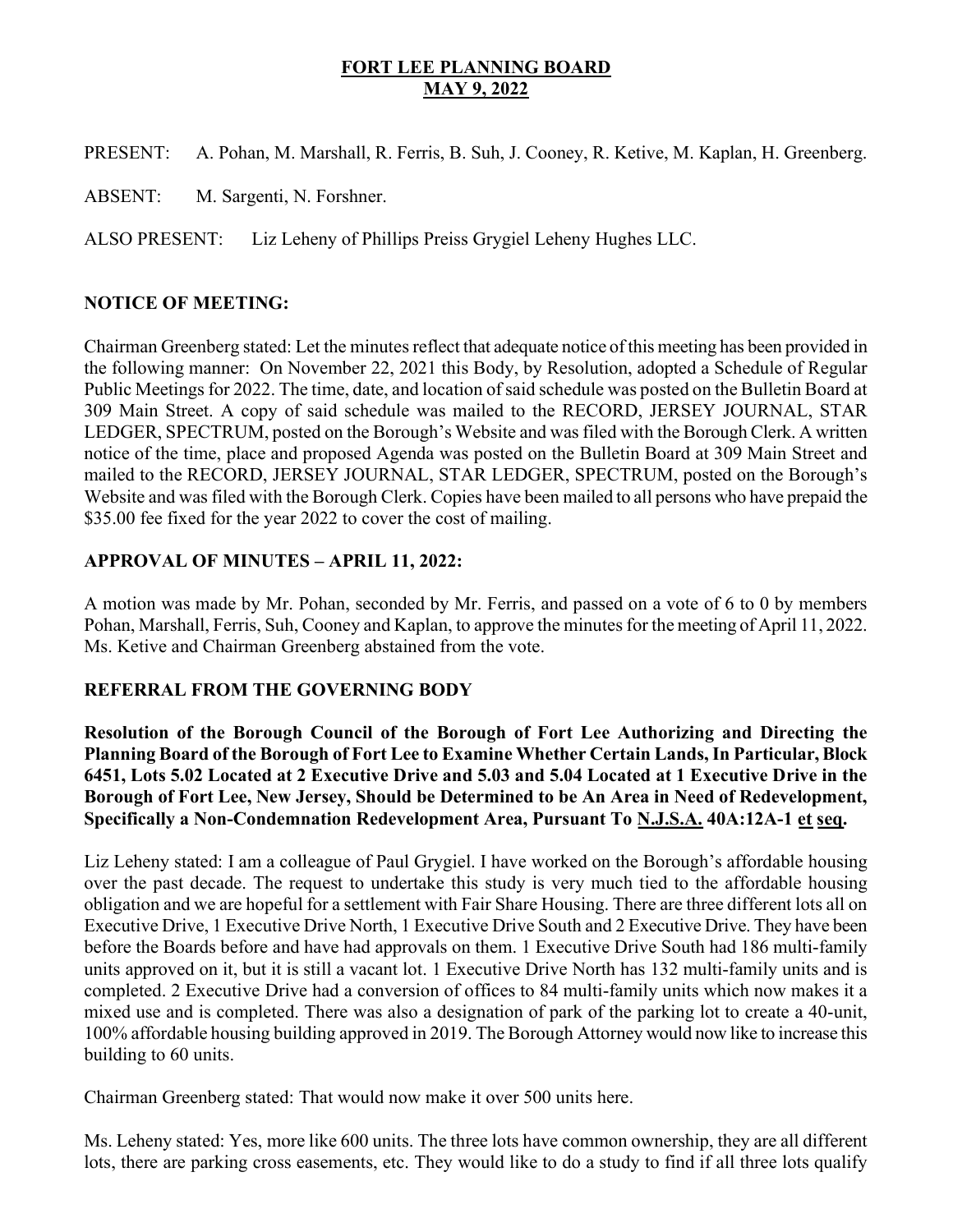#### FORT LEE PLANNING BOARD May 9, 2022 Page 2

according to the criteria. The designation as a redevelopment area would give the Borough control over the design, landscaping, access, etc. They are hopeful to create 101 affordable housing units and it would be a large amount of what the Borough owes. The C3 Zone does not really permit this type of building so the redevelopment designation would help. Again, this is only to do the study. We have seen it happen before where only one of the properties qualifies and the other two do not or where two do and the other does not.

Ms. Cooney questioned: What happens to the redevelopment we approved?

Ms. Leheny stated: The one with the 40-units dies, it is superseded.

Ms. Cooney questioned: They would undergo a new redevelopment plan?

Ms. Leheny stated: Yes.

Ms. Cooney stated: With that redevelopment plan we found that fighting a fire could be a problem because you could not fit a fire truck there.

Ms. Leheny stated: That has to be accounted for in some way and provisions made if it does become a redevelopment area. It has to be proven to the Borough to be a safe situation.

Ms. Ketive questioned: There are 101 affordable housing units created but how many are we short?

Ms. Leheny stated: 427 units but there is a bit of a math problem to that. You are allowed to have twentyfive percent in bonuses which brings the number to 320. There are currently 138 units complete or near complete. That leave 182 remaining. There would be 101 at this location and we are negotiating the other 81 at other sites in town.

Ms. Ketive stated: There are three bills in Congress pending that would assist and give grants to this. I would be more than happy to pass that onto the Borough. I think it would be a great aid to the Borough.

Everyone agreed.

Mr. Ferris questioned: What was the 107 unit discount?

Ms. Leheny stated: The rules say that you can take up to twenty-five percent in bonuses which goes back to the '90s. There was a one-unit rental bonus so one counts for two.

Chairman Greenberg stated: The deficit wouldn't be much then.

Ms. Leheny stated: Only 81 units.

Mr. Kaplan questioned: Is there any feedback on why the 40 units never got started?

Ms. Leheny stated: I don't know. The negotiations are done without me.

Mr. Pohan questioned: Will it have any bearing on the area of need for why it didn't get built?